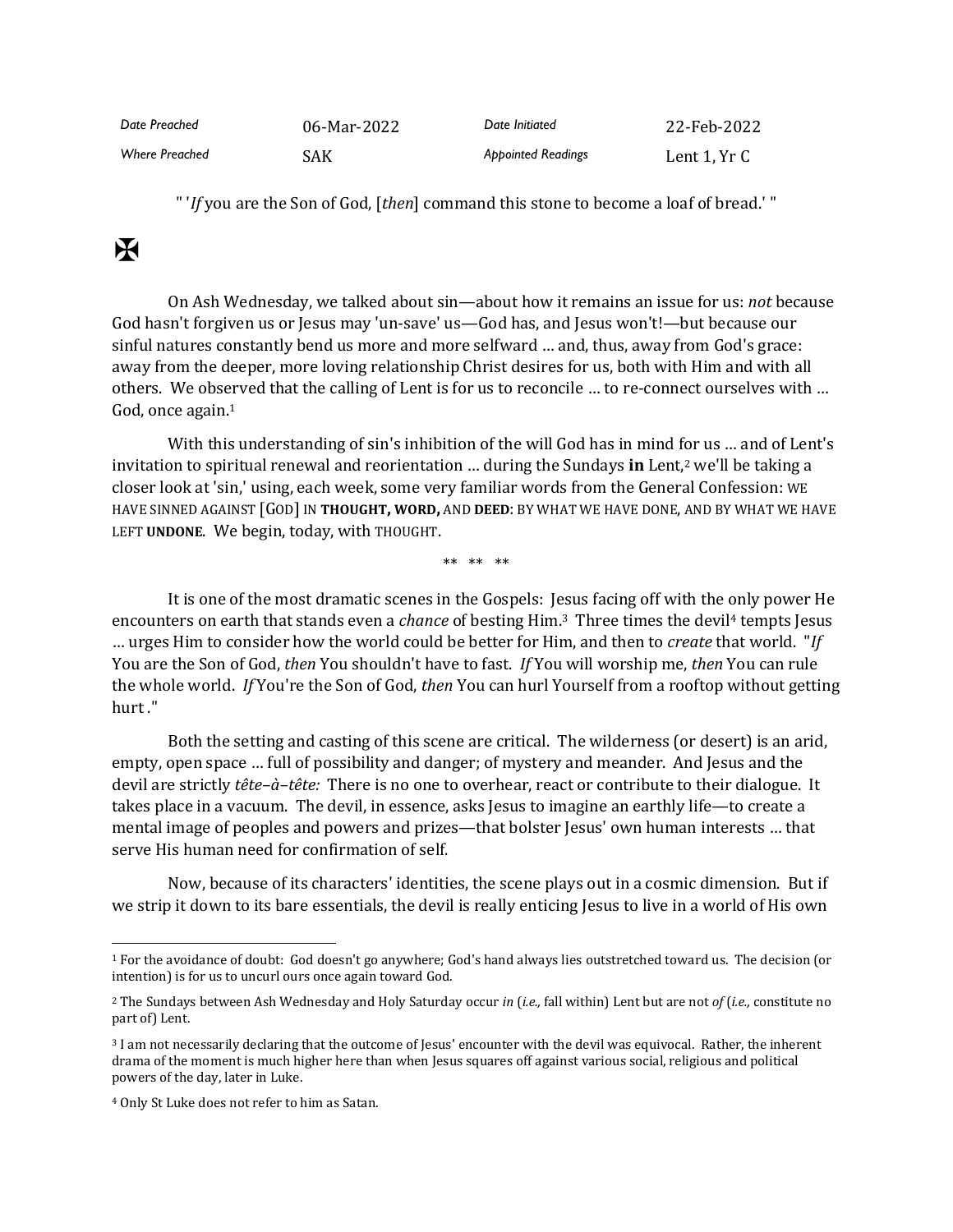IF / THENs … His *own* human thoughts and opinions about what *should be* … rather than the IS of reality—the IS of God. The core temptation of Christ, I'd argue, is power the devil offers Him to make His own thoughts into a personal reality.

\*\* \*\* \*\*

We live in a culture that prizes freedom of thought and the transformation it can bring about: In our history, this freedom has been an engine of liberty and democracy … of charity and justice … of generosity and self-sacrifice. The Bill of Rights … the Emancipation Proclamation … our exploration of the solar system: All sprang from the thoughts and opinion of individuals who saw the potentialities that lay hidden in creation and dared to realize them.

But our thoughts and opinions can lead us in another, more sinister direction, as well.

• When we encounter people who vex or stymie or disappoint us, we can develop ways-of-thinking that justify our negative feelings: *if* a colleague makes frequent mistakes, he must be stupid or lazy; *if* an acquaintance is that unsophisticated—or that posh, I can't befriend her; *if* my spouse won't act more compatibly with me, then maybe this marriage is over.

>> The devil tempts Jesus to convert the rock that is of no use to Him into something that will make Him more comfortable. Do our thoughts not so tempt *us,* as well?

- When we have a hard time understanding or empathizing with someone, we can think up reasons to 'other' them … to distance or dismiss them: *if* someone of another race or ethnicity or religion is too unlike us, then we need not build rapport with them; *if* another's level of education or standing in society or profession is too low—or too high, then they're are incapable of offering us anything of value; *if* we encounter political views that differ radically from ours, then we can we 'cancel' those who hold them, because reaching any common ground must be hopeless >> The devil tempts Jesus not to approach the world in a spirit of humble and mutual co-existence, but to control and judge and rule it. Do not our thoughts so tempt *us,* as well?
- When we are bored or anxious or lonely or despondent, we can fall to imagining a slew of scenarios that would have avoided or prevented our current suffering: *if* God loved us, our parent wouldn't have died or our child wouldn't walked out of our lives; *if* God were just, the job we deserved … or deserved to keep … would be ours today; if God cared, the cancer our best friend would have been cured or our retirement fund wouldn't be nearing depletion

>> The devil tempts Jesus to demand that God intervene—to show God's love in a demonstrable way that would remove any ambiguity of faith. Do not our thoughts so tempt *us,* as well?

\*\* \*\* \*\*

Three times, the devil says IF to Jesus: invites Him to think the other … the world … indeed, to think *God* … in the way that's most comfortable and advantageous for *Himself*. And three times, Jesus looks the devil in the eye and says "not IF, but IS*"—*the IS of reality … the IS of Creation … the IS of God. Refusing to fall back on His own individual perceptions and values, Jesus prays God into this